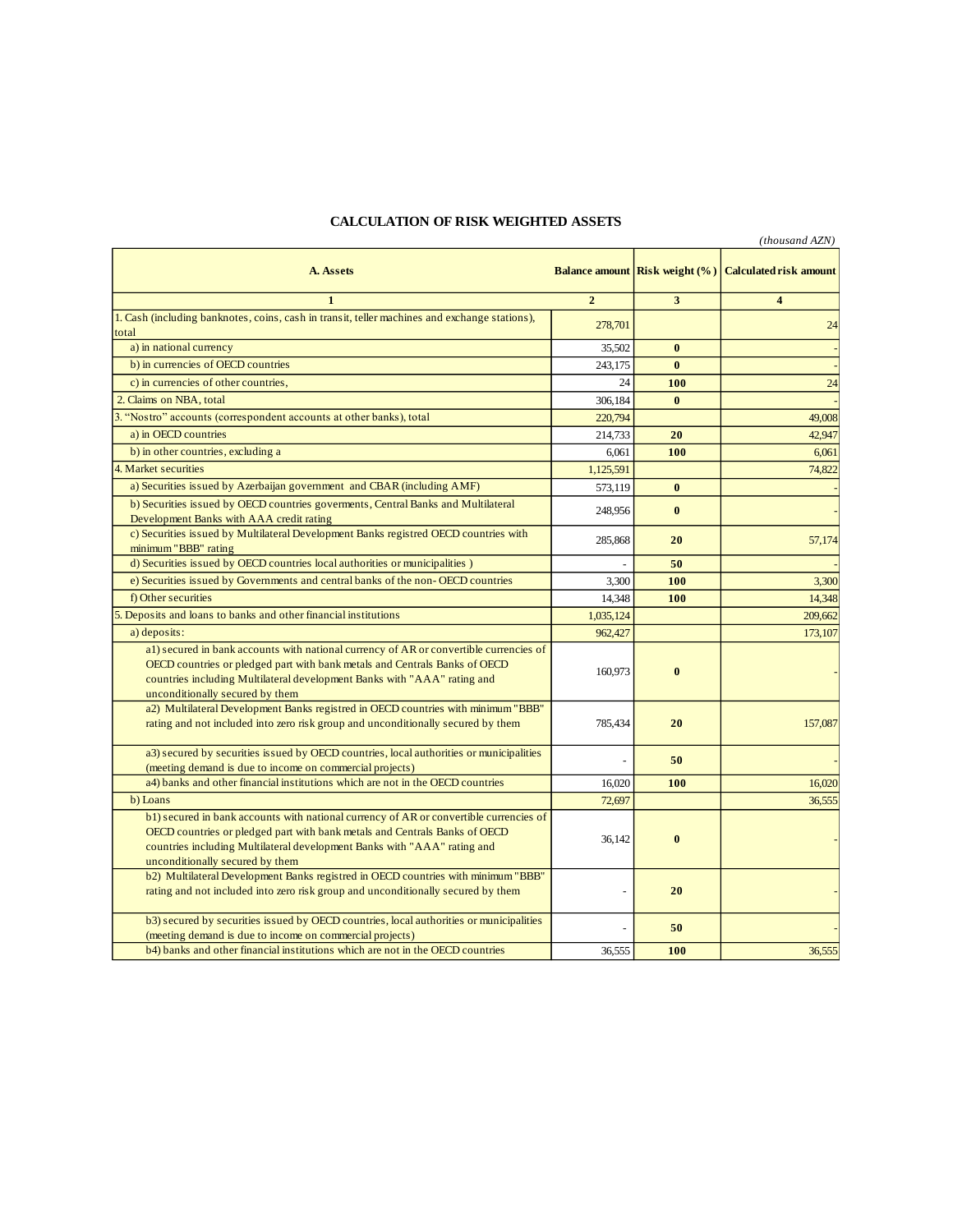| 6. Loans to customers                                                                                                                                                                                                                                | 1,182,520 |             | 1,157,123 |
|------------------------------------------------------------------------------------------------------------------------------------------------------------------------------------------------------------------------------------------------------|-----------|-------------|-----------|
| a) loans to the industrial sector:                                                                                                                                                                                                                   | 212,459   |             | 236,782   |
| a1) secured in bank accounts with national currency of AR or convertible currencies of<br>OECD countries or pledged part with bank metals and Multilateral development Banks<br>with "AAA" rating and unconditionally secured by them                | 4,376     | $\bf{0}$    |           |
| a2) Pledged part with secutities of Government of AR, Central Bank, OECD<br>governments, central banks, Multilateral Development Banks which are not in 0 (zero)<br>risk group with minimum "BBB" credit rating or unconditionally guranteed by them |           | 20          |           |
| a3) secured by securities issued by OECD countries, local authorities or municipalities<br>(meeting demand is due to income on commercial projects)                                                                                                  |           | 50          |           |
| a4) in other cases                                                                                                                                                                                                                                   | 208,083   | $\mathbf X$ | 236,782   |
| a4_1) local currency                                                                                                                                                                                                                                 | 64,585    | 100         | 64,585    |
| a4_2) OECD countries' freely convertible currencies                                                                                                                                                                                                  | 143,498   | 120         | 172,197   |
| a4_3) currency of non-OECD countries                                                                                                                                                                                                                 |           | 120         |           |
| b) loans for agriculture:                                                                                                                                                                                                                            | 123,900   |             | 125,481   |
| b1) secured in bank accounts with national currency of AR or convertible currencies of<br>OECD countries or pledged part with bank metals and Multilateral development Banks<br>with "AAA" rating and unconditionally secured by them                | 2,058     | $\bf{0}$    |           |
| b2) Pledged part with secutities of Government of AR, Central Bank, OECD<br>governments, central banks, Multilateral Development Banks which are not in 0 (zero)<br>risk group with minimum "BBB" credit rating or unconditionally guranteed by them |           | 20          |           |
| b3) secured by securities issued by OECD countries, local authorities or municipalities<br>(meeting demand is due to income on commercial projects)                                                                                                  |           | 50          |           |
| b4) other cases                                                                                                                                                                                                                                      | 121,842   | $\mathbf X$ | 125,481   |
| b4_1) local currency                                                                                                                                                                                                                                 | 103,644   | 100         | 103,644   |
| b4_2) OECD countries' freely convertible currencies                                                                                                                                                                                                  | 18,197    | 120         | 21,837    |
| b4_3) currency of non-OECD countries                                                                                                                                                                                                                 |           | 120         |           |
| c) Loans to construction sector:                                                                                                                                                                                                                     | 55,456    |             | 60,058    |
| c1) secured in bank accounts with national currency of AR or convertible currencies of                                                                                                                                                               |           |             |           |
| OECD countries or pledged part with bank metals and Multilateral development Banks<br>with "AAA" rating and unconditionally secured by them                                                                                                          | 40        | $\bf{0}$    |           |
| c2) Pledged part with secutities of Government of AR, Central Bank, OECD<br>governments, central banks, Multilateral Development Banks which are not in 0 (zero)<br>risk group with minimum "BBB" credit rating or unconditionally guranteed by them |           | 20          |           |
| c3) secured by securities issued by OECD countries, local authorities or municipalities<br>(meeting demand is due to income on commercial projects)                                                                                                  |           | 50          |           |
| c4) other cases                                                                                                                                                                                                                                      | 55,416    | X           | 60,058    |
| c4_1) Milli valyuta                                                                                                                                                                                                                                  | 32,207    | 100         | 32,207    |
| c4 2) İƏİT ölkələrinin sərbəst dönərli valyutası                                                                                                                                                                                                     | 23,209    | 120         | 27,851    |
| c4 3) İƏİT ölkələrinə aid olmayan ölkələrin valyutası                                                                                                                                                                                                |           | 120         |           |
| d) Loans to the transport and communication sectors:                                                                                                                                                                                                 | 32,669    |             | 36,336    |
| d1) secured in bank accounts with national currency of AR or convertible currencies of<br>OECD countries or pledged part with bank metals and Multilateral development Banks<br>with "AAA" rating and unconditionally secured by them                | 378       | $\bf{0}$    |           |
| d2) Pledged part with secutities of Government of AR, Central Bank, OECD<br>governments, central banks, Multilateral Development Banks which are not in 0 (zero)<br>risk group with minimum "BBB" credit rating or unconditionally guranteed by them |           | 20          |           |
| d3) secured by securities issued by OECD countries, local authorities or municipalities                                                                                                                                                              |           | 50          |           |
| (meeting demand is due to income on commercial projects)                                                                                                                                                                                             |           |             |           |
| d4) other cases                                                                                                                                                                                                                                      | 32,291    | $\mathbf X$ | 36,336    |
| $d4_1)$ local currency                                                                                                                                                                                                                               | 12,065    | 100         | 12,065    |
| d4_2) OECD countries' freely convertible currencies                                                                                                                                                                                                  | 20,226    | 120         | 24,271    |
| d4_3) currency of non-OECD countries                                                                                                                                                                                                                 |           | 120         |           |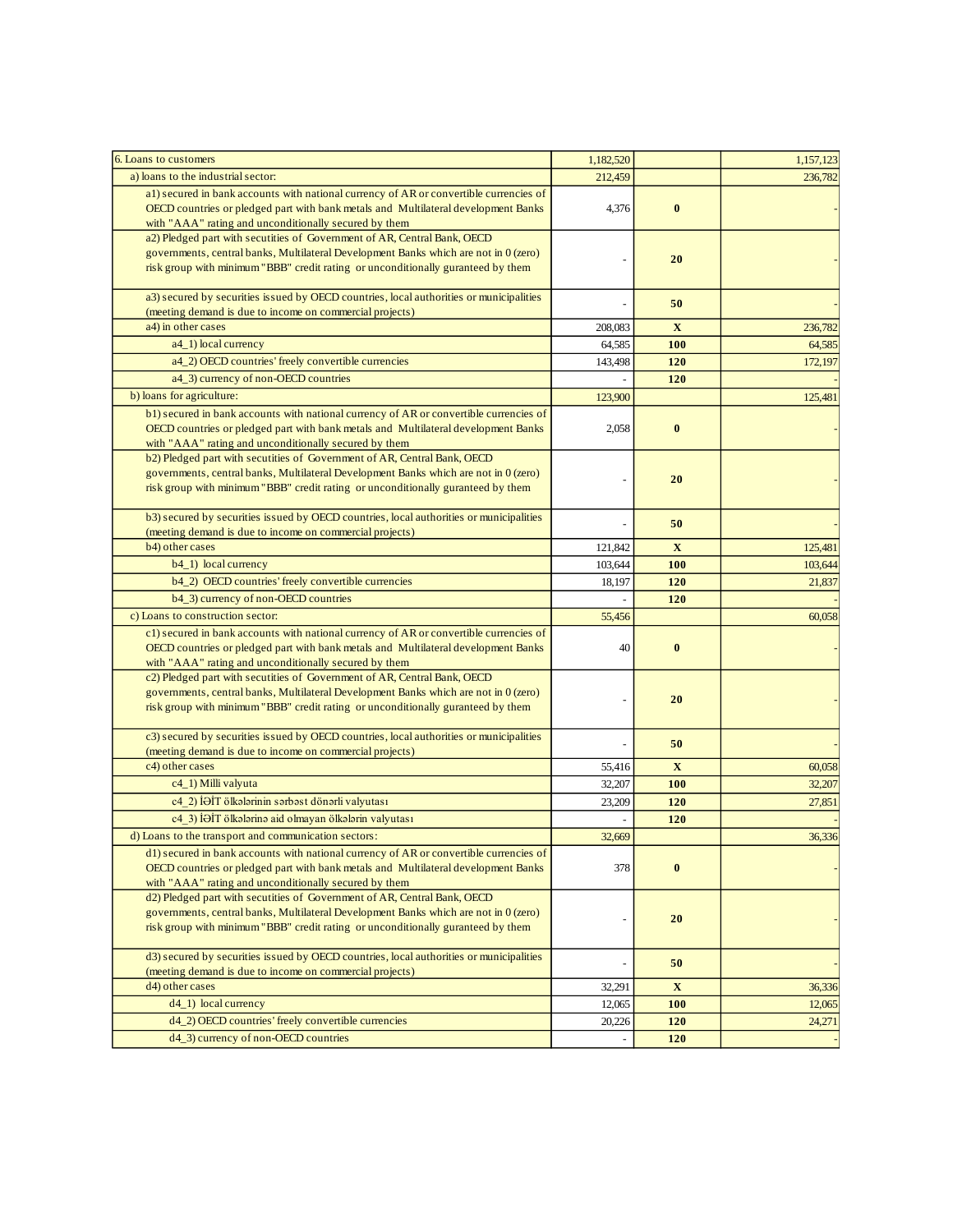| e) Loans trade and service sectors :                                                                                                                                                                                                                 | 573,573   |              | 476,916   |
|------------------------------------------------------------------------------------------------------------------------------------------------------------------------------------------------------------------------------------------------------|-----------|--------------|-----------|
| e1) secured in bank accounts with national currency of AR or convertible currencies of<br>OECD countries or pledged part with bank metals and Multilateral development Banks                                                                         | 143,174   | $\bf{0}$     |           |
| with "AAA" rating and unconditionally secured by them                                                                                                                                                                                                |           |              |           |
| e2) Pledged part with secutities of Government of AR, Central Bank, OECD<br>governments, central banks, Multilateral Development Banks which are not in 0 (zero)                                                                                     |           |              |           |
| risk group with minimum "BBB" credit rating or unconditionally guranteed by them                                                                                                                                                                     |           | 20           |           |
| e3) secured by securities issued by OECD countries, local authorities or municipalities<br>(meeting demand is due to income on commercial projects)                                                                                                  |           | 50           |           |
| e4) other cases                                                                                                                                                                                                                                      | 430,399   | $\mathbf X$  | 476,916   |
| e4_1) local currency                                                                                                                                                                                                                                 | 197,813   | 100          | 197,813   |
| e4_2) OECD countries' freely convertible currencies                                                                                                                                                                                                  | 232,586   | 120          | 279,103   |
| e4_3) currency of non-OECD countries                                                                                                                                                                                                                 |           | 120          |           |
| f) loans to individuals for personal purposes                                                                                                                                                                                                        | 184,459   |              | 221,544   |
| f1) secured in bank accounts with national currency of AR or convertible currencies of<br>OECD countries or pledged part with bank metals and Multilateral development Banks<br>with "AAA" rating and unconditionally secured by them                | 3,563     | $\bf{0}$     |           |
| f2) Pledged part with secutities of Government of AR, Central Bank, OECD<br>governments, central banks, Multilateral Development Banks which are not in 0 (zero)<br>risk group with minimum "BBB" credit rating or unconditionally guranteed by them |           | 20           |           |
| f3) Mortgage loans (ADF funds or other sources to the same conditions) and securities<br>issued by OECD countries, local authorities or by the municipal authorities (a revenue<br>demand is for commercial projects)                                | 19,792    | 50           | 9,896     |
| f4) unsecured consumer loans                                                                                                                                                                                                                         | 71,812    | $\mathbf{X}$ | 78,024    |
| $f4_1)$ local currency                                                                                                                                                                                                                               | 59,387    | 100          | 59,387    |
| f4_2) OECD countries' freely convertible currencies                                                                                                                                                                                                  | 12,425    | 150          | 18,638    |
| f4_3) currency of non-OECD countries                                                                                                                                                                                                                 |           | 150          |           |
| f5) other consumer loans                                                                                                                                                                                                                             | 89,292    | $\mathbf X$  | 133,624   |
| $f5_1$ ) local currency                                                                                                                                                                                                                              | 628       | <b>100</b>   | 628       |
| f5_2) OECD countries' freely convertible currencies                                                                                                                                                                                                  | 88,664    | 150          | 132,995   |
| f5_3) currency of non-OECD countries                                                                                                                                                                                                                 |           | 150          |           |
| g) Loans to other sectors<br>g1) secured in bank accounts with national currency of AR or convertible currencies of                                                                                                                                  | 6         |              | 6         |
| OECD countries or pledged part with bank metals and Multilateral development Banks<br>with "AAA" rating and unconditionally secured by them                                                                                                          |           | $\bf{0}$     |           |
| g2) Pledged part with secutities of Government of AR, Central Bank, OECD<br>governments, central banks, Multilateral Development Banks which are not in 0 (zero)<br>risk group with minimum "BBB" credit rating or unconditionally guranteed by them |           | 20           |           |
| g3) secured by securities issued by OECD countries, local authorities or municipalities<br>(meeting demand is due to income on commercial projects)                                                                                                  |           | 50           |           |
| g4) other cases                                                                                                                                                                                                                                      | 6         | $\mathbf X$  | 6         |
| g4_1) local currency                                                                                                                                                                                                                                 | 6         | <b>100</b>   | 6         |
| g4_2) OECD countries' freely convertible currencies                                                                                                                                                                                                  |           | 120          |           |
| g4_3) currency of non-OECD countries                                                                                                                                                                                                                 |           | 120          |           |
| 7. Fixed assets not used in bank operations (minus depreciation)                                                                                                                                                                                     | 29,953    | <b>100</b>   | 29,953    |
| 8. Equity investments to unconsolidated subsidiary Banks and other in companies                                                                                                                                                                      | 149,301   | $\bf{0}$     |           |
| 9. All other assests                                                                                                                                                                                                                                 | 90,867    |              | 64,360    |
| a) secured in bank accounts with national currency of AR or convertible currencies of<br>OECD countries or pledged part with bank metals and Multilateral development Banks<br>with "AAA" rating and unconditionally secured by them                 | 24,097    | $\bf{0}$     |           |
| b) Pledged part with secutities of Government of AR, Central Bank, OECD governments,<br>central banks, Multilateral Development Banks which are not in 0 (zero) risk group with<br>minimum "BBB" credit rating or unconditionally guranteed by them  | 3,013     | 20           | 603       |
| c) secured by securities issued by OECD countries, local authorities or municipalities<br>(meeting demand is due to income on commercial projects)                                                                                                   |           | 50           |           |
| d) other cases                                                                                                                                                                                                                                       | 63,757    | 100          | 63,757    |
| 10. (minus) Allowance for possible losses                                                                                                                                                                                                            | 80,700    | $\bf{0}$     |           |
| 11. Intangible assests                                                                                                                                                                                                                               | 14,618    | $\bf{0}$     |           |
| 12. Total balance assets                                                                                                                                                                                                                             | 4,352,952 | $\mathbf{X}$ |           |
| 13. The total amount of risk-weighted assets                                                                                                                                                                                                         |           |              | 1,584,951 |